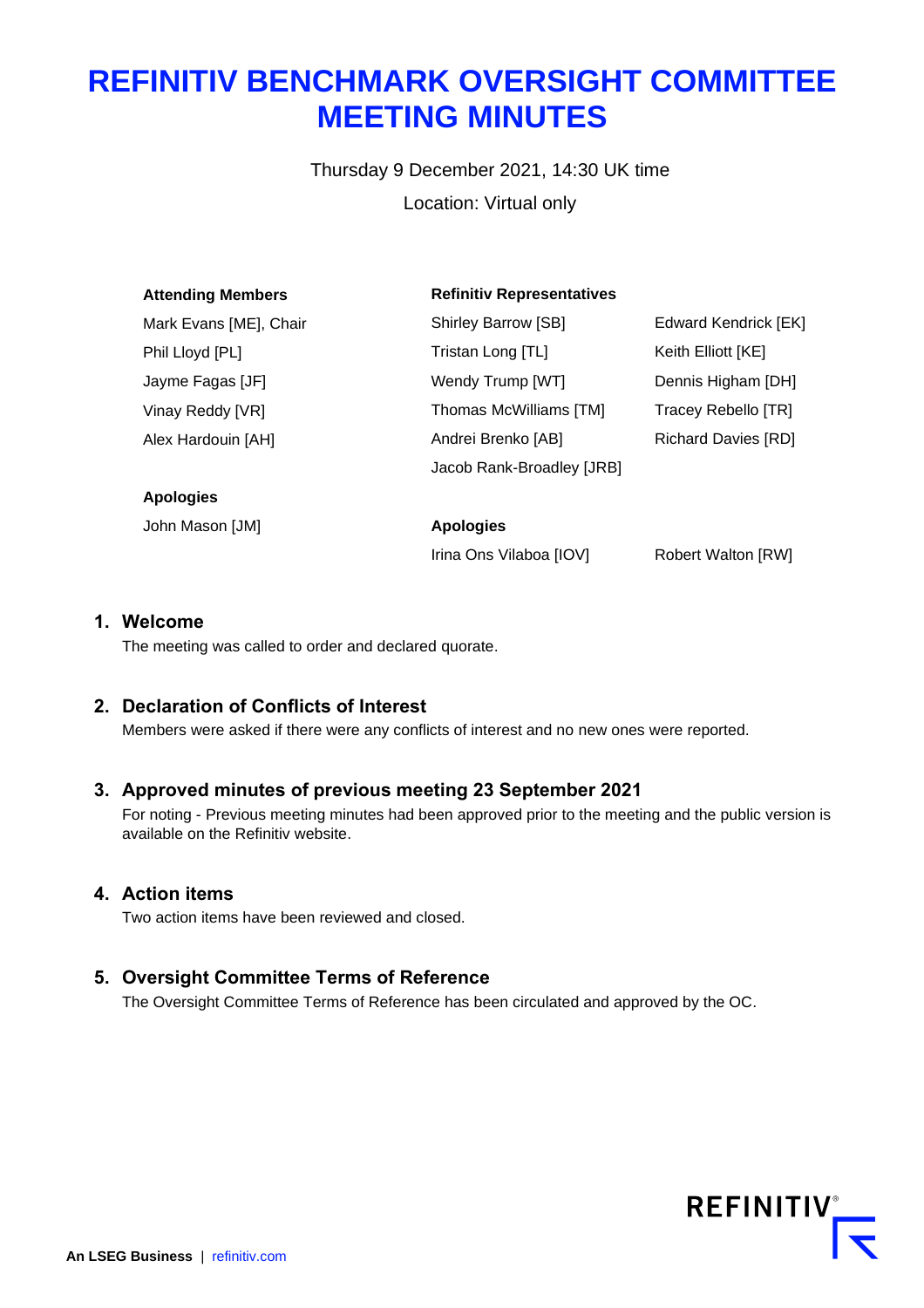## **Convertibles**

# **6. Operations Update for Convertibles**

6.1 Index Management and Technology

• There were 6 instances of late publication in October and 5 in November. The root cause has been established and a fix is being implemented.

6.2 Convertibles Content Operations.

• Content Ops provided an update for Convertibles Content Operations.

## **7. Methodology Update**

The Convertibles Indices methodology was updated as version 10 incorporating minor changes. The OC reviewed and approved the methodology.

## **8. Convertible Criticality Assessment**

Convertible Criticality Assessment were provided to the OC. Refinitiv performed an assessment on the usage of Convertibles in the UK rather than the EU and the usage dropped substantially from 70 billion to 11 million in the UK, which did not meet the €50 billion threshold for a Significant Benchmark under the UK Benchmarks Regulation, therefore it was categorised as a non-Significant Benchmark.

## **9. Technology Update**

Technology team provided an update on the progress of team project plan.

# **Refinitiv Term SONIA**

#### **10.Content Operations Update**

- Three late publications have occurred in the last 3 months due to internal network issues.
- The other late publication in October was due to low liquidity in the market.
- A republication occurred in November due to manual error in the rounding of the rate. A refix was then incorrectly applied, as the rounding error did not meet the refix materiality threshold.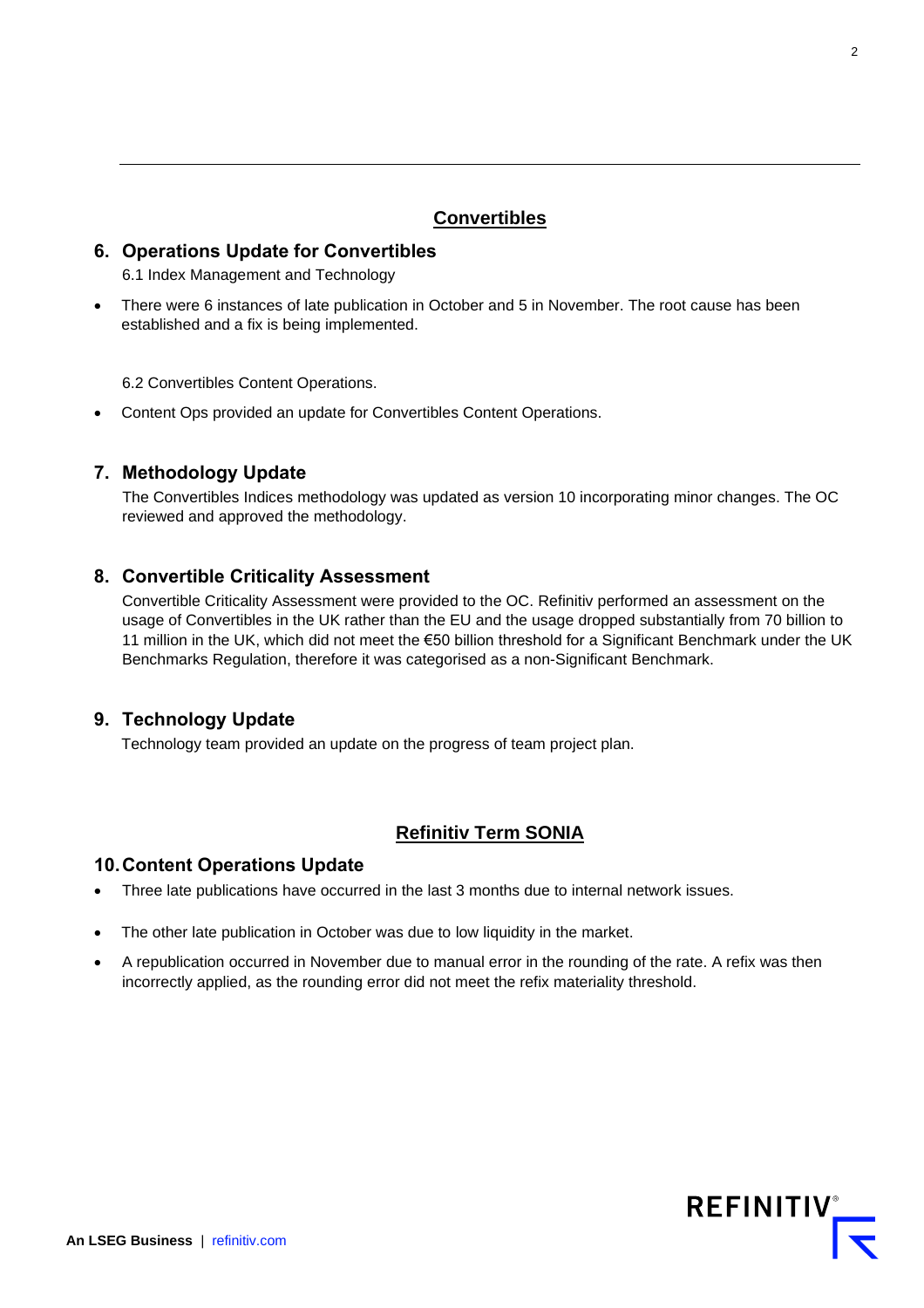## **11.Monitoring and Surveillance Update**

All alerts in the previous quarter (Sep-Nov) were investigated by the M&S team and closed.

#### **12.Methodology Update**

No proposed changes to the Methodology.

#### **SAIBOR**

#### **13.SAIBOR Content Operations Update**

All publications on time with no republications during the last quarter.

#### **14.SAIBOR Monitoring & Surveillance Update**

No material matters were identified, and all alerts were closed by Monitoring & Surveillance with no further action taken.

#### **15.SAIBOR Methodology Update**

A Methodology update was provided to the OC.

#### **16.Contributors Assessment**

The Contributor Assessment was shared with the OC. This process is to review how the contributors have been performing on a quarterly basis and Refinitiv will share it with the OC at every meeting.

#### **TONA TSR**

#### **17. Content Operations Update**

• TONA TSR launched at the end of October. No Fix on 1<sup>st</sup> November for both AM and PM publication due to data from Tradeweb being unavailable. Tradeweb provided an incident report, including the root cause analysis and the implemented fix.

## **18.Monitoring and Surveillance Update**

All Alerts were triggered between 28<sup>th</sup> October and 30<sup>th</sup> November. 4 Alerts were escalated to the Benchmark Manager and closed at level 2. Remaining 11 alerts were investigated by the M&S team and closed at level 1 for minor tolerance breaches and no impact to the benchmarks.